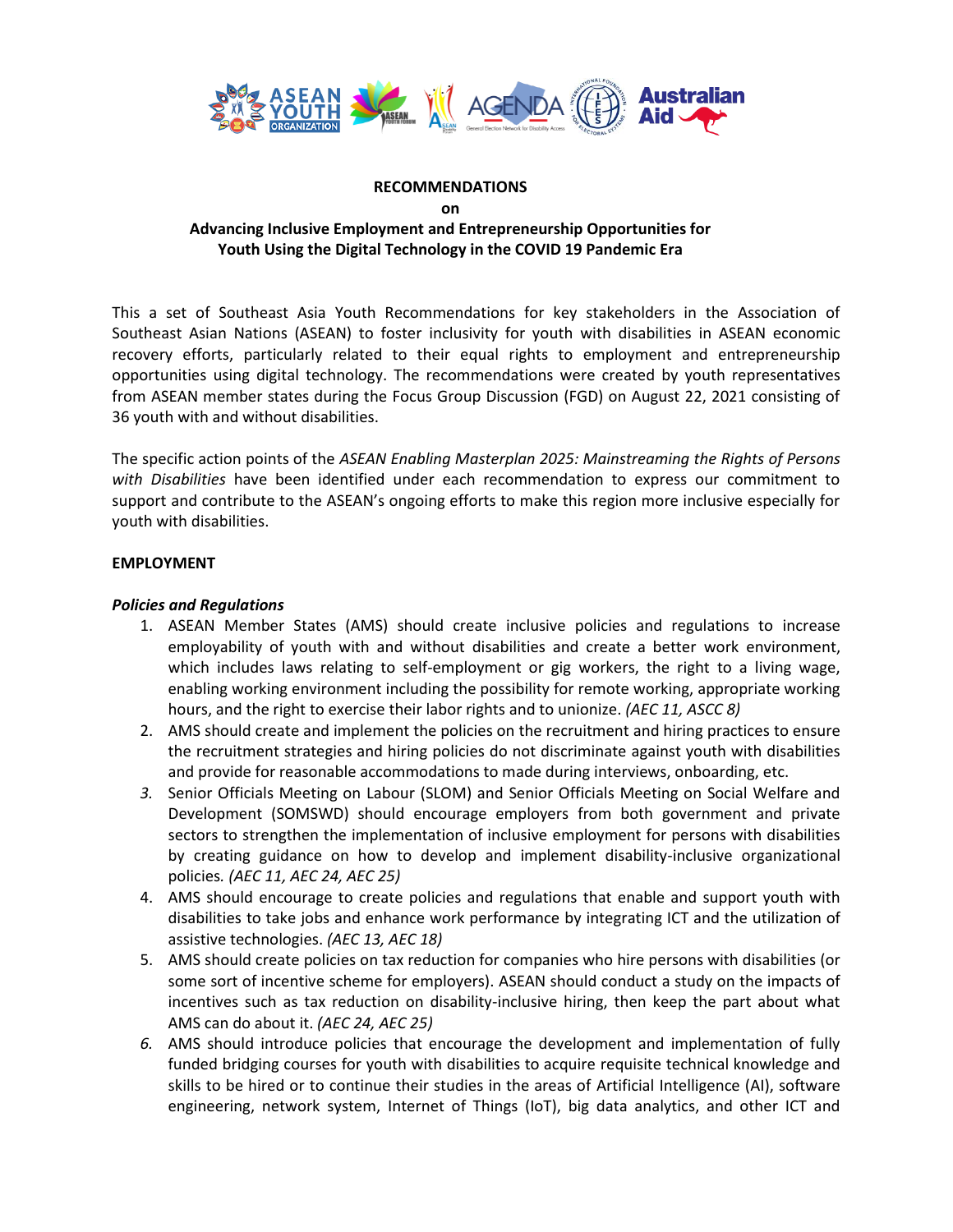

green industries related fields. *(AEC 13, AEC 18, AEC 22, ASCC 25)*

- 7. AMS should promote the establishment of Disability Support Service Offices in all state and private universities to provide critical resources for students with disabilities, enabling an accessible learning environment, adaptable learning curriculum, career development, and the use of the accessible digital technology. *(AEC 13, ASCC 5, ASCC 11, ASCC 12, ASCC 15, ASCC 12.2)*
- 8. ASEAN should encourage policies on providing discounts for online skill courses, subsidiary internet prices, and access to high-speed internet in certain locations to expand access of young people with disabilities.
- 9. AMS should create hotline and complaint mechanisms for persons with disabilities who encounter employment discrimination. Resources on employment regulations/policies regarding youth with and without disabilities should be available for awareness and education purposes *(ASCC 13, ASCC 26)*

#### *Digital Platforms and Skills Enhancements*

- *1.* ASEAN, its related institutions (AICHR, SOMED, SOMY, SOMSWD, ACWC) and AMS are encouraged to promotes modules, courses, and training about disability rights for government, school, and private sectors, including but not limited to modules about different types of disabilities, such as autism, cultural competency training, ASEAN Enabling Masterplan 2025, and relevant laws of the rights of employees with disabilities. *(APSC 4, ASCC 25, ASCC 26)*
- *2.* ASEAN, its related institutions (TELSOM, SLOM, SOMSWD, SOMY) and AMS are encouraged to promote web accessibility and digital applications and accessible features that will increase the employability of persons with disabilities, including but not limited to sign language interpreters, closed captions, video relay services (VRS), and note-takers at offline or online meetings. AMS are encouraged to transfer materials to a "readable" format that is accessible to people with intellectual or cognitive disabilities. *(APSC 2, AEC 3, AEC 13, ASCC 5)*
- 3. AMS should support employers to build institutional knowledge on inclusive employment through disability sensitivity trainings and policy advocacy. *(AEC 24, AEC 25)*

## *Raising Awareness*

- *1.* ASEAN, AMS, Civil Society Organizations (CSOs), Disabled People's Organization (DPOs), and other related institutions (AICHR, SOMED, SOMY, SOMSWD, ACWC, SLOM) should raise awareness about the meaning of "accessibility" among youth with and without disabilities through programs or events that can enable youth to share their experiences and provide opportunities to address gaps and misunderstandings between persons with and without disabilities. *(APSC 23, ASCC 3,)*
- 2. Government, CSOs, organization of persons with disabilities, and other stakeholders should advocate for disability rights based on the United Nations Convention on the Rights of Persons with Disabilities (UNCRPD). *(APSC 1, APDC 7.6, APSC 17, APSC 19, APSC 21, AEC 1, ASCC 1, ASCC 2, ASCC 6, ASCC 7, ASCC 8, ASCC 11, ASCC 13, ASCC 14, ASCC 19, ASCC 26)*
- *3.* ASEAN and its related institutions (AICHR, SOMY, SOMSWD, ACWC, SLOM) should encourage awareness raising among the private sector about the capability of persons with disabilities, their achievements, and the benefits of creating inclusive environments at work for youth with and without disabilities. *(AEC1, APSC 26)*
- 4. ASEAN, its related institutions (AICHR, SLOM, SOMY), AMS as well as the regional and local disabled people's organizations, should nurture, promote, and advance the power of collective bargaining among workers with disabilities in various sectors through all appropriate social,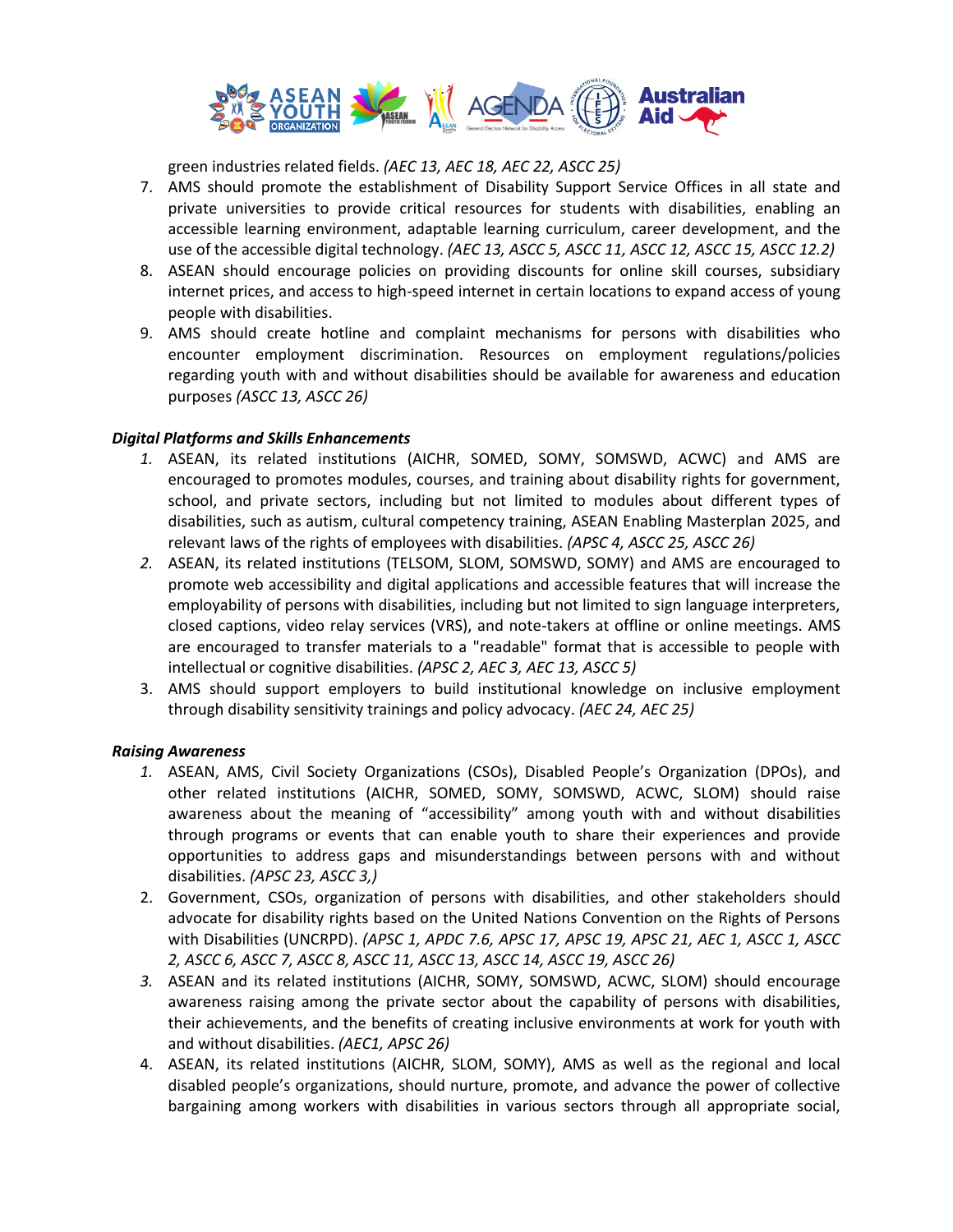

legal, and administrative measures. *(AEC 1)*

5. AMS should create an accessible environment among youth with and without disabilities; the responsible organizations should advocate for universal design principles, which may facilitate greater chances for the employment of youth with disabilities*. (APSC 2, AEC 3, ASCC 15, ASCC 17)*

#### *Cross Development Collaboration*

- 1. AMS should ensure the participation of private companies in creating accessible technology and public access. *(APSC 2, ASCC 5)*
- *2.* ASEAN and its related institutions (SOMY, SOMSWD, SLOM) should build a regional network of inclusive enterprises and companies to promote company policies that create job opportunities with equitable salary rates for persons with disabilities, in particularly youth with disabilities. *(AEC 4, ASCC 27)*
- 3. ASEAN and its related institutions (SOMY, SOMSWD, SLOM) should fund projects related to creating employment opportunities and supporting entrepreneurship for youth with and without disabilities. *(AEC 4, ASCC 27)*
- 4. ASEAN and its related institutions (SOMY, SOMSWD, SLOM, SOMED) should establish a research center led by scholars and professionals with disabilities, in close collaboration with other important stakeholders, dedicated to studying the employment and job market trends for young people with disabilities, particularly in relation to technological and legal innovation, and to prepare relevant policy drafts to be adopted by ASEAN governments. *(AEC 8)*
- *5.* AMS should introduce an assistive technology scheme that directly benefits workers with disabilities, including contract workers and interns, to ensure access to reasonable accommodations among others, through close cooperation with employers in the private sector to subsidize or sponsor the purchase of assistive technologies for their employees. *(AEC 9, AEC 10, AEC 14, AEC 15, AEC 20, ASCC 5, ASCC 25)*
- 6. ASEAN and its related institutions (SOMY) should establishing an inclusive platform to connect ASEAN Youth and create activities to connect youth with and without disabilities through networking platforms. *(AEC 13)*

#### **ENTREPRENEURSHIP**

## *Digital Platforms and Skills Enhancements*

- 1. AMS should enhance the capability of social services by providing vocational assessments, employability training, job and career coaching, a crowd-funding platform and community partner which include but not limited to CSOs or designated representatives from the digital or media sector to support the community. *(APSC 4, AEC 15, ASCC 22, ASCC 25, ASCC 26)*
- 2. ASEAN and its related institutions (TELSOM, SOMY, SOMSWD, SOMED, SLOM) should promote virtual entrepreneurship mentoring programs, digital learning, and security training. *(AEC 13)*
- 3. ASEAN, its related institutions (TELSOM, SOMY, SOMSWD, SOMED, SLOM) and AMS should conduct research and provide prototype development grants for young people with disabilities who have ideas for inventions to solve local socio-economic issues faced by persons with disabilities, including conducting mentoring programs, accessible commercialization platforms, and marketing support. *(AEC 8, AEC 18)*
- 4. AMS should provide training, funding, and mentoring to encourage youth with disabilities, with